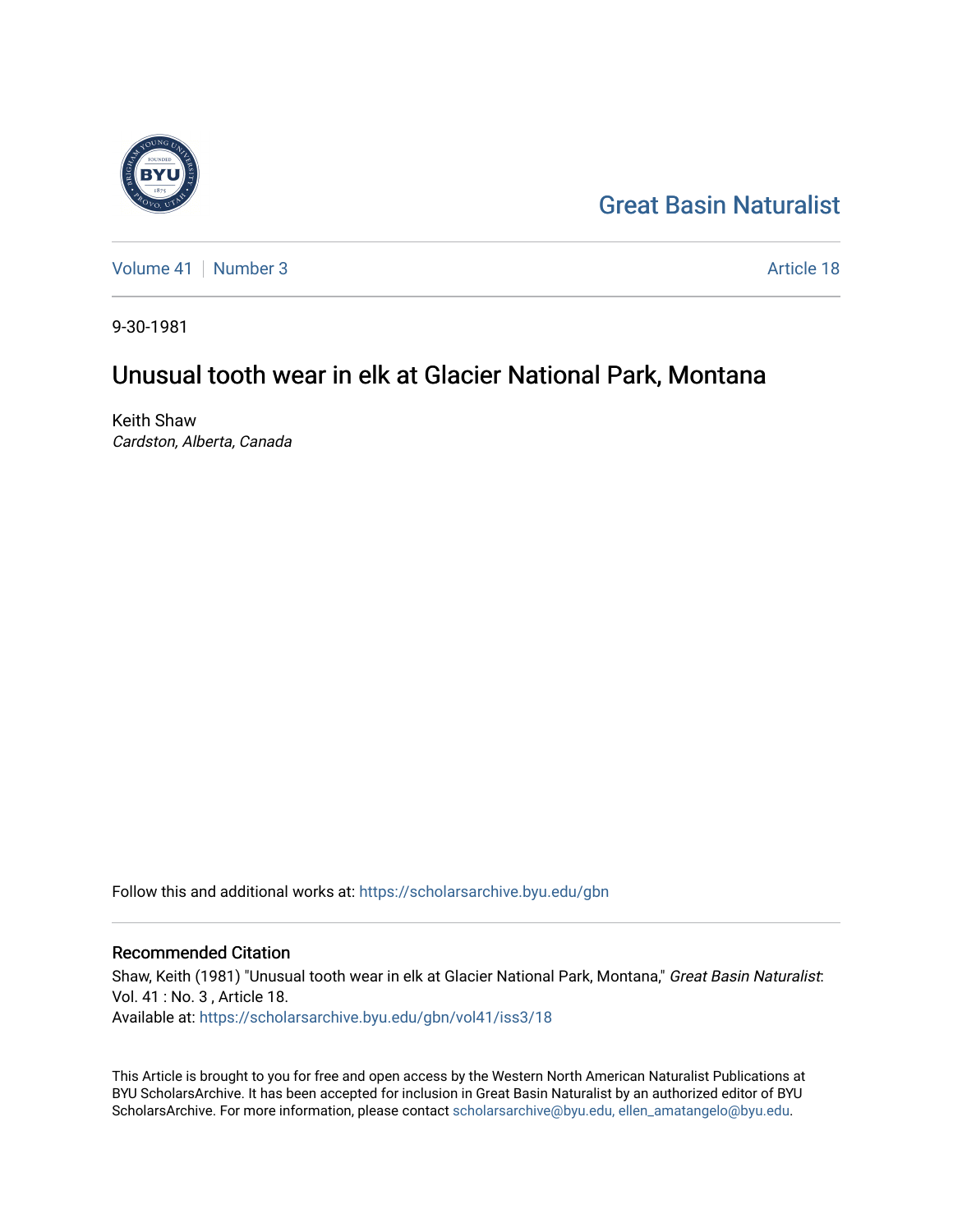#### UNUSUAL TOOTH WEAR IN ELK AT GLACIER NATIONAL PARK, MONTANA

#### Keith Shaw'

Abstract.— An unusual wear pattern in the cheek teeth of elk-wapiti, in which the third premolars and first molars of the upper jaw wear excessively into corresponding teeth in the lower jaw, was found in a Glacier National Park, Montana, elk skull. This unusual wear pattern was previously reported from elk of the Yellowstone-Jackson, Wyoming, herd.

Sometime during the winter of 1975-76 a cow elk or wapiti (Cervus canadensis  $= C$ . elaphus) died on the Two Dog Flats winter range of northeastern Glacier National Park, Montana. The carcass was cleaned up by coyotes, ravens, and other small scavengers and the bones scattered. Glacier Park Ranger Lloyd Kortge and 1 found the nearly intact skull and lower jaw and were immediately impressed by the seemingly unusual pattern of cheek teeth wear. Olaus Murie (1951) has diagramed a similar wear pattern for elk of the Yellowstone-Jackson, Wyoming, herds with the note that: "... The profile of the lower row [of teeth] is concave; that of the upper row is convex. This relationship sometimes becomes greatly accentuated in old age. There is a tendency for an angle to form in the upper jaw, the projecting point being formed by the first molar, sometimes in combination with the adjacent premolar; and this angle wears a depression near the middle of the lower row. Sometimes the second molar forms the point of the protruding angle. Because of this feature, the first lower molar may be worn out and have only the roots re maining or may be missing even while in the same jaw the anterior premolar is still sound and only moderately worn...."

The Two Dog Flats elk skull has complete dentition and adjacent parts of the third pre molar and first molar form the triangular point, projecting <sup>7</sup> mm beyond the level of adjacent teeth in the right upper jaw (Fig. 1), and <sup>7</sup> mm beyond that level in the left upper jaw (Fig. 2). Corresponding depressions were worn to <sup>a</sup> <sup>14</sup> mm depth on the right side into

the first molar of the lower jaw (Fig. 1), and to <sup>a</sup> <sup>12</sup> mm depth in the first molar on the left-side lower jaw (Fig. 2). The increased wear depth on the right has completely sepa rated the first molar into posterior and anterior halves. Lower jaw maximum wear down probably reached to the gum level, but with <sup>4</sup> mm on the lower right first molar and <sup>3</sup> mm on the lower left first molar still projecting above the jaw bone. The second molars in the lower jaw have each worn a corre sponding deep groove into the posterior half of each of the upper jaw first molars.

There is apparent necrosis of the bone along the inside of the left third molar of the upper jaw, but no evidence of necrotic erosion in the lower jaw bone. Articulation of the mandibular joints appears normal with food grinding capability at the time of death. The paunch of the dead elk was packed with forage of apparent adequate quality. The Two Dog Flats herd has not suffered any appreciable winter mortality in recent years traceable to range depletion. The exact cause of death of this cow elk was never deter mined and cannot with certainty be attri buted to this unusual tooth wear.

Less than <sup>300</sup> m from the cow elk death site a mature bull elk also died of undetermined causes during the same winter. Teeth in the upper jaw of this elk showed no similarity to the wear pattern found in the cow elk skull.

As pointed out by Murie (1951), after its fourth year the age of an elk cannot be told with precision by the teeth. It can only be as sumed then that both these Two Dog Flats

<sup>&#</sup>x27;Box 364, Cardston, Alberta TDK OKO, Canada.